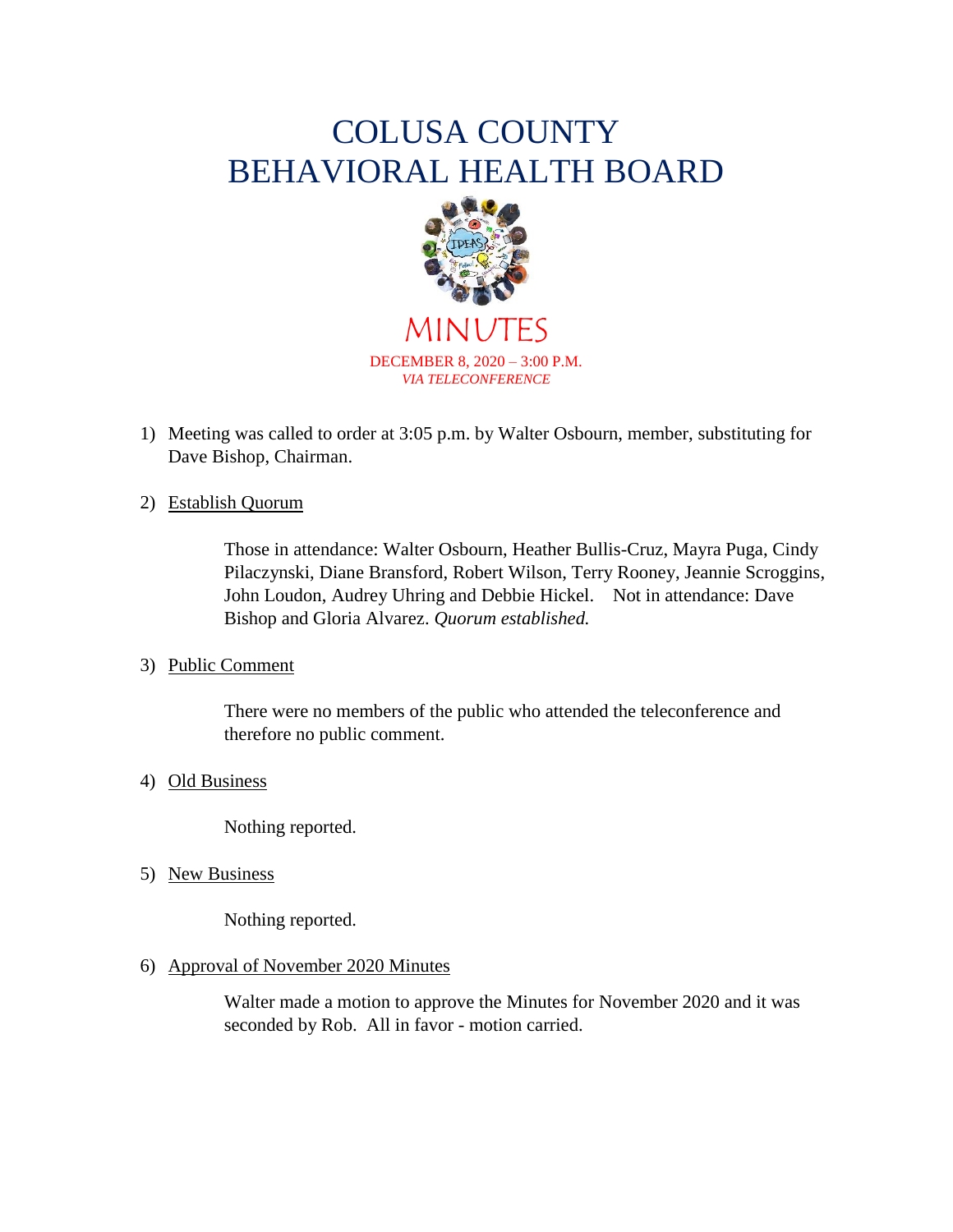## 7) MHSA

Mayra reports that she is waiting for the review of the Cultural Competency Plan so she can submit by the December 31, 2020 deadline.

#### 8) Director's Report

There is an active recruitment for a new Therapist.

Donna Deabel, Clinical Program Manager, is retiring at the end of the month.

Terry reports that he and his staff are continually looking for facilities for the Safe Haven program but due to the timing of COVID, it is hindering the process.

# 9) Program Integrity

Heather provides everyone with a copy of her stats for October and November. Intakes have been increasing the last few months. Doing well with wait times. Holding steady with cancellations. Therapists are working hard!

## 10) Quality Assurance

Jeannie provides everyone with a copy of her stats for October and November as well. Data is pretty close from October to November. Chart depicts the tracking throughout the week (does not include after hours).

Jeannie states that she has received the EQRO final report. Rated "active and ongoing" which she states is good! One of the requirement notes is to reduce the "no show" rate and she mentions that Behavioral Health is reaching that goal. She mentions that they are also focusing on having natural support (family, friend, close neighbor, etc.) in client treatment sessions.

## 11) PRA Report

Cindy states that the grievance that was filed in October has not yet been resolved; Consumer still unhappy with resolution from grievance and she has referred the Consumer to the next level in the grievance process. Another grievance that was filed has been settled.

#### 12) Safe Haven Report

Robert reports that peer support is continuing on Monday, Wednesday and Fridays in the morning at the Assembly of God Church in Colusa and a zoom class is scheduled. Paul and Amanda are doing an excellent job providing support to approximately 26 homes which represents around 40 people.